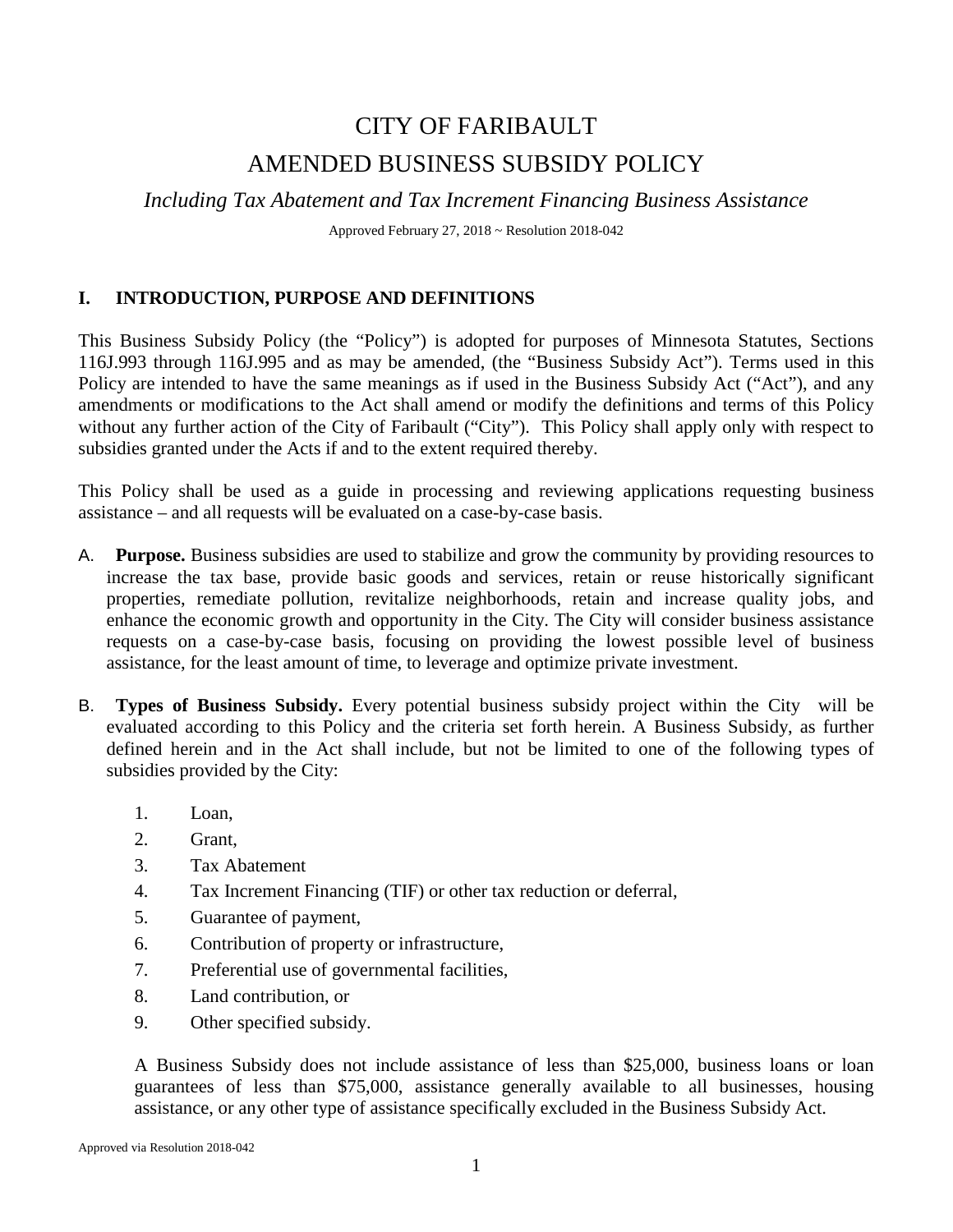C. **Definitions.** The following defined terms apply equally to business subsidies. Any terms not defined herein shall have the meanings set forth in the Act. If the Act is amended to affect any of these defined terms, then the definition or definitions set forth in the Act shall replace the definition or definitions set forth within this Section and be incorporated herein without amendment to this Policy or any type of action of the City.

"Benefit Date" means the date that the recipient receives the business subsidy. If the business subsidy involves the purchase, lease, or donation of physical equipment, then the benefit date begins when the recipient puts the equipment into service. If the business subsidy is for improvements to property, then the benefit date refers to the earliest date of either:

- When the improvements are finished for the entire project; or
- When a business occupies the property. If a business occupies the property and the subsidy grantor expects that other businesses will also occupy the same property, the grantor may assign a separate benefit date for each business when it first occupies the property.

"Business Subsidy" means a state or local government agency grant, contribution of personal property, real property, infrastructure, the principal amount of a loan at rates below those commercially available to the recipient, any reduction or deferral of any tax or any fee, any guarantee of any payment under any loan, lease, or other obligation, or any preferential use of government facilities given to a business, and as defined by the Business Subsidy Act.

Notwithstanding this definition, "Business Subsidy" as defined also includes the following forms of "Financial Assistance" and is subject to this policy with the exception of the required public hearing, if the amount is less than \$150,000, and limited reporting forms shall be required:

- A Business Subsidy of \$25,000 or more; and
- Business loans and guarantees of \$75,000 or more

"Business Subsidy Agreement" means the agreement between the Recipient as defined herein and the City entered into pursuant to the Business Subsidy Act.

"Business Subsidy Recipient" mean any business entity that receives a business subsidy as defined by the Business Subsidy Act and that has signed a Business Subsidy Agreement with the City.

"Business Subsidy Report" means the annual reports submitted by the City each year for each business receiving a Business Subsidy in the City in order to comply with the Business Subsidy Act.

"DEED" means the Minnesota Department of Employment and Economic Development or a successor entity.

### **II. BUSINESS SUBSIDY REQUIREMENTS, PROCEDURES AND GOALS**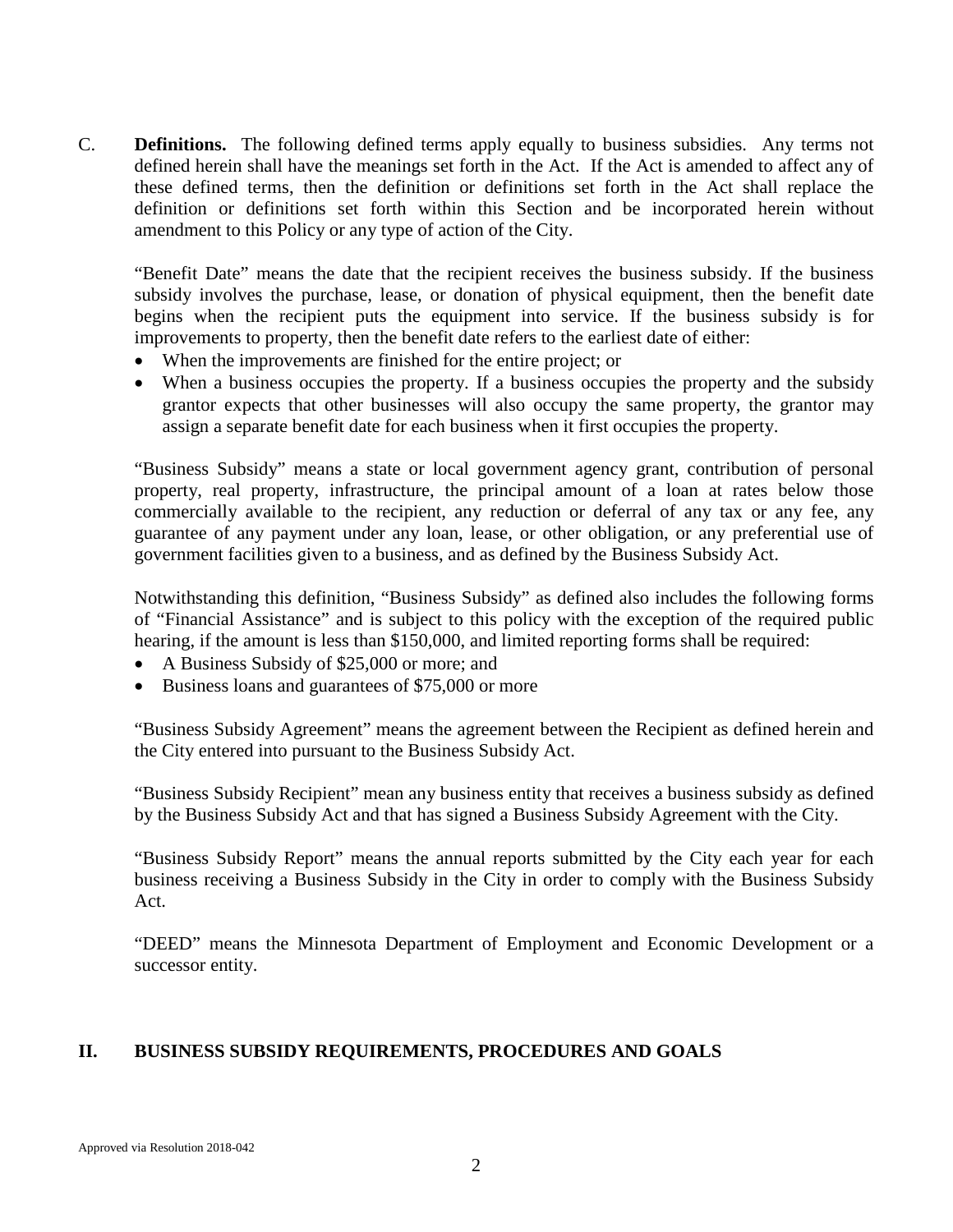The requirements for a Business Subsidy herein described apply to any Business Subsidy. If the Act is amended to modify any of these requirements, then the requirement or requirements set forth in the Act shall replace the requirement or requirements set forth in this Section and be incorporated herein without amendment to this Policy or any type of action of the City.

A Business Subsidy Recipient must:

- 1. Comply with the City's comprehensive plan and any other plans or guides created by the City to guide development,
- 2. Enter into a Business Subsidy Agreement with the City that complies with the Business Subsidy Act and the requirements set forth herein,
- 3. Meet a public purpose as described in Section II B. below and either achieve job and wage goals as described in Section II. C below or meet the goals described in Section II D. Below,
- 4. Meet all of the additional polices set forth in Section II. D below, including holding a public hearing if required and complying with payback provisions.
- A. **Business Subsidy Implementation.** The following is the Business Subsidy procedure:
	- 1. *Application.* A business must submit a written request/application to the City for a Business Subsidy or other financial assistance with the required fee. The business must submit all information as found in the Business Subsidy Application for any request for financial assistance from the City. The City may request additional financial information as the City deems appropriate or necessary in its discretion to analyze and process the application.
	- 2. *A Public Hearing.* A Business Subsidy valued at \$150,000 or more requires a public hearing with at least a 10-day notice in the local newspaper. A public hearing for another purpose such as tax increment financing or tax abatement may be combined with the Business Subsidy hearing. A copy of the draft Business Subsidy agreement must be on file with the City.
	- 3. *Business Subsidy Agreement.* In all cases of business subsidy, where the subsidy is equal to or greater than the threshold prescribed in Minnesota Statutes, a subsidy agreement will be entered into between the City and the recipient. This agreement will comply with the requirements of Minn. Stat. Section 116J.994, subd. 3, and delineate, among other required provisions, the subsidy structure and amount, as well as the expected public benefit. The agreement will include provisions for repayment and other resolution options if the expected public benefit is not achieved. Upon completion of the project, the actual costs of the elements of the project eligible for the business subsidy will be verified. All business subsidies will be subject to the criteria outlined in Minnesota Statutes, Section 116J.933 through Section 116J.955, except those subsidies as exempted by the same. Business Subsidies in the form of grants must be structured as forgivable loans. For other types of Business Subsidies, the agreement must state the fair market value of the subsidy to the recipient, including the value of conveying property at less than a fair market price, or other in-kind benefits to the recipient. The City shall monitor the progress by the recipient in achieving the goals contained in the business subsidy agreement, and the recipient shall cooperate in all respects in meeting the reporting requirements contained in Minnesota Statutes Section 116J.994 subd. 7.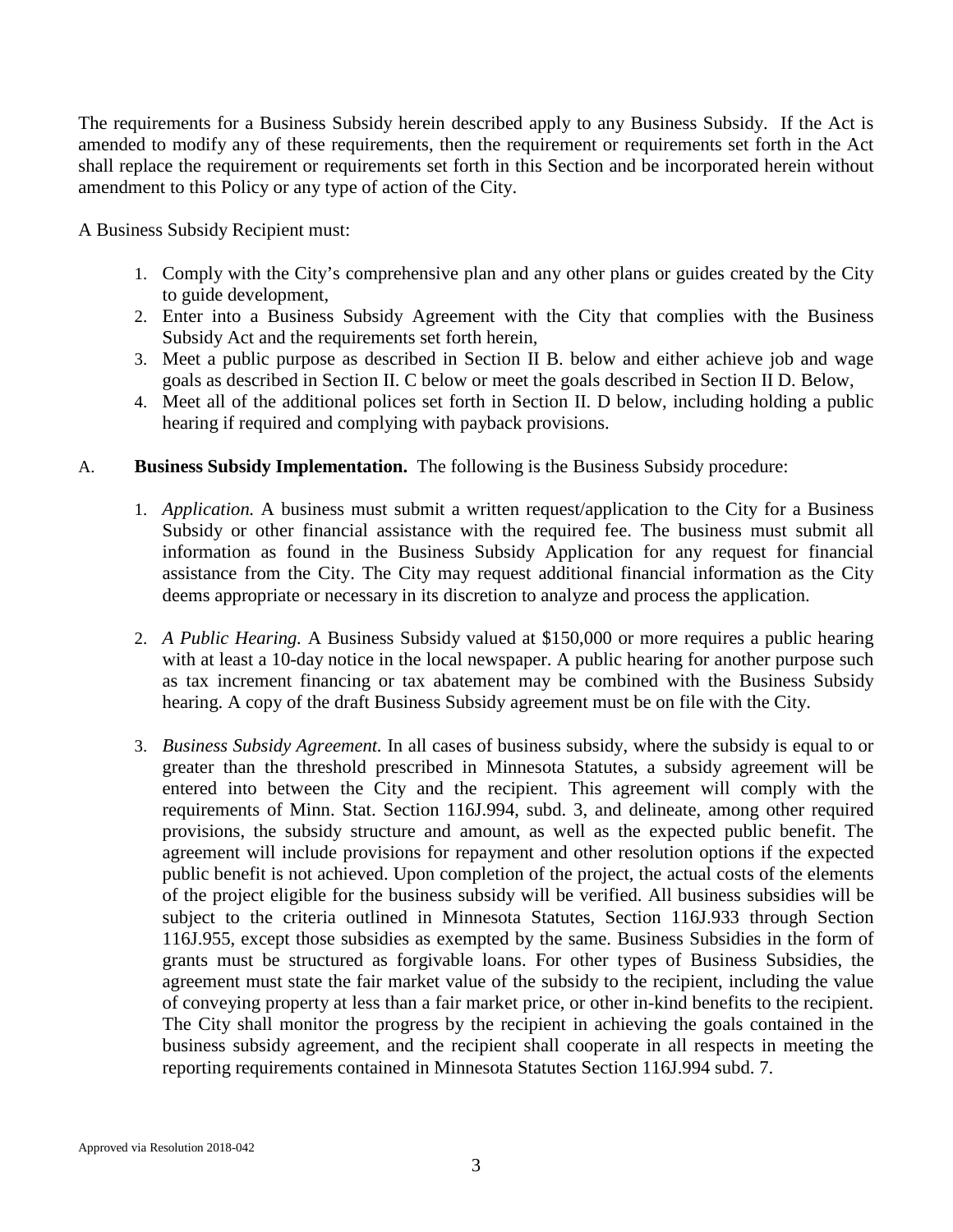- 4. *Length of Operation.* All Business Subsidy Recipients must agree to continue operation within the City for at least five years after the benefit date as described in the Business Subsidy Act. After a public hearing, the City may authorize the Business Subsidy Recipient to move outside the City within the first five years of operation.
- 5. *Monitoring.* The City shall monitor the progress by the recipient in achieving the goals contained in the business subsidy agreement, and the recipient shall cooperate in all respects in meeting the reporting requirements contained in Minnesota Statutes Section 116J.994, subd. 7.
- 6. *Payback Provisions and Extensions.* Any Business Subsidy Recipient must pay back assistance received if the job and wage goals or other specified goals are not met within two (2) years of the Benefit Date or such time as permitted by the Act as it may be amended. For all Business Subsidies, assistance provided by the City must be paid back, with interest as determined in the Business Subsidy Act, to the City, or at the City's request, to the account created under the Business Subsidy Act. Any repayment may be prorated by the City to reflect partial fulfillment of goals. The City may, after a public hearing, extend the period for meeting job and wage goals for up to one year and may pursuant to the procedures in the Act, extend the period for meeting other goals for any period specified by the City.
- 7. *Modification.* The City reserves the right to modify the Policy from time to time in accordance with the Act.
- B. **Economic Growth Goals.** Every Business Subsidy must meet a public purpose as follows, which may include but must not be limited to increasing the tax base:
	- 1. Enhance economic growth and increase the tax base in the City;
	- 2. Revitalize neighborhoods and the community;
	- 3. Create high quality jobs in the City with minimum job creation goals as set forth in the policy;
	- 4. Locate industrial development within established industrial parks;
	- 5. Retain high quality jobs, increase local job base, and/or provide diversity in the job base in the City;
	- 6. Prevent or eliminate blight;
	- 7. Foster economic and commercial diversity;
	- 8. Encourage additional unsubsidized private development, either directly or through "spin-off" development;
	- 9. Stabilize the community;
	- 10. Meet housing-related issues pertaining to diversity of housing options and affordable housing;
	- 11. Provide basic goods and services;
	- 12. To offset increased costs of redevelopment, over and above those costs that a developer would incur in normal development;
	- 13. Remediate pollution;
	- 14. Promote the retention or reuse of historically significant property;
	- 15. Fully utilize existing or planned infrastructure improvements;
	- 16. Assist in the development of public improvements of facilities; and
	- 17. Provide business subsidy incentives to qualified businesses pursuant to Minnesota Statutes Sections 116J.993 through 116J.995 (the "Business Subsidy Act").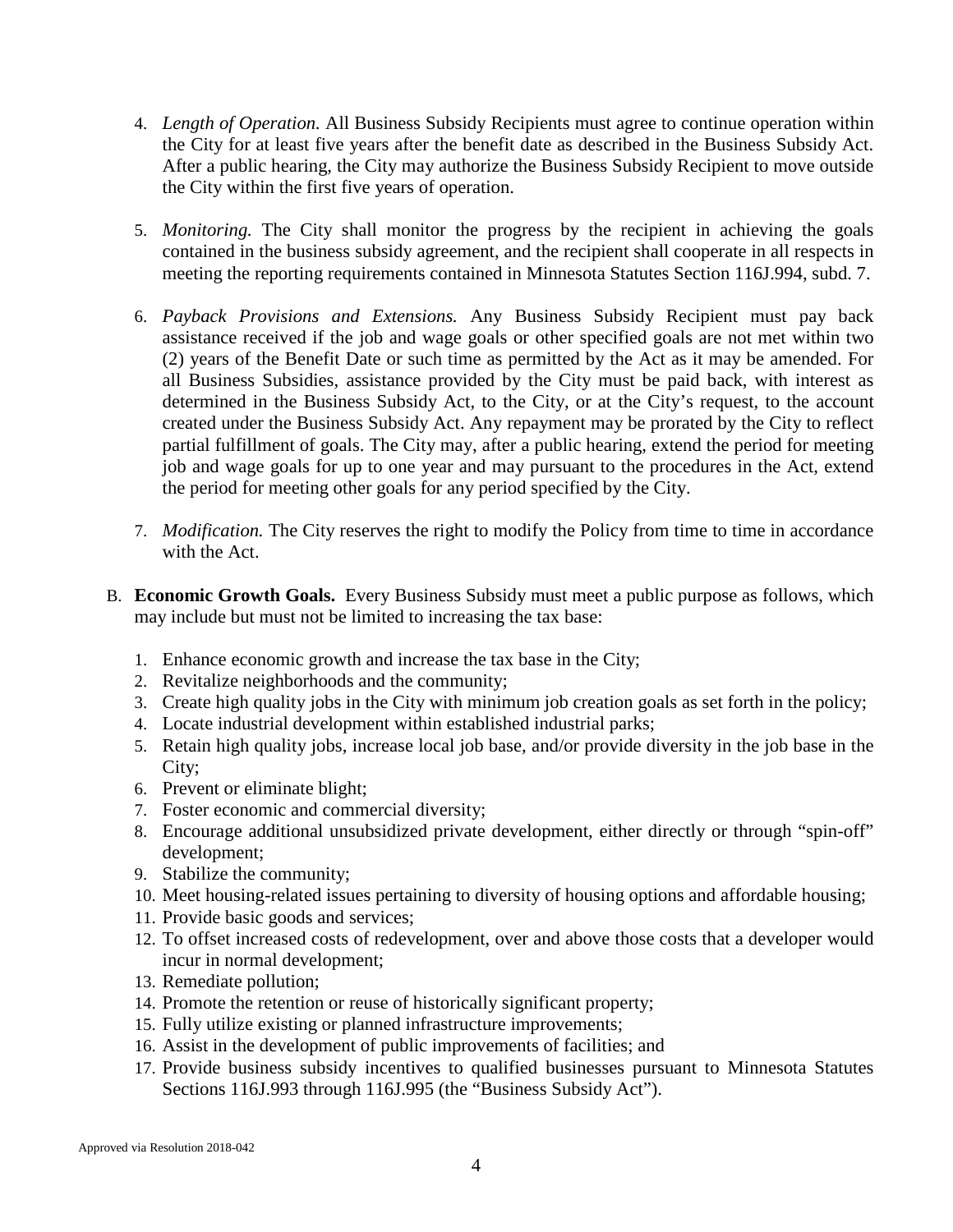Business assistance funding should not be provided to those projects that fail to meet good public policy criteria as determined by the EDA and City, including: poor project quality; projects that are not in accord with the comprehensive plan, zoning, redevelopment plans, and city policies; project that provide no benefit or improvement to surrounding land use, the neighborhood, and/or the City; projects that do not meet financial feasibility criteria established by the City; and projects that do not meet the highest and best use for the property. Business assistance should also not be used when the developer's credentials, in the judgement of the City, are inadequate due to past record of accomplishment relating to: timeliness and quality level of completed projects, general reputation, bankruptcy, credit worthiness or other relevant considerations by the City.

- C. **Job and Wage Goals.** Except as provided in Section II D. herein, every Business Subsidy Recipient must meet at least the job and wage goals described herein within two (2) years of the Benefit Date, unless an extension is granted pursuant to the Act or an amendment to the Act extends this time. Every Business Subsidy Recipient must meet at least the General Job Goal and General Wage Goal set forth in 1 and 2. In addition, every Business Subsidy Recipient must create the number of full-time specified in the Business Subsidy Agreement and must meet the wage goals for those jobs specified in the Business Subsidy Agreement. The Business Subsidy Agreement may contain separate job and wage goals for part-time jobs and full-time jobs. The City may set goals in terms of full-time equivalent at their discretion. In cases where the public purpose of the Business Subsidy is the retention of existing jobs, the Business Subsidy Recipient must demonstrate that job loss is specific and demonstrable. The setting of specific wage and job goals in the Business Subsidy Agreement will be sensitive to local economic conditions, external economic forces over which neither the grantor nor the Business Subsidy Recipient has control, the individual financial resources of the recipient, and the competitive environment in which the Business Subsidy Recipient's business exists.
	- 1. *General Job Goal.* For all Business Subsidies, the Business Subsidy Recipient must create at least one (1) full-time job.
	- 2. *General Wage Goal.* For all Business Subsidies, the Business Subsidy Recipient must create full-time job(s) that pay a living wage and/or meet the specific wage threshold as published annually by DEED. Living wage is defined as wages and health benefits that have an hourly rate that totals at least 110-percent of the current poverty level for a family of four.

The City may deviate from job and wage goals by documenting the reason in writing for the deviation and attaching a copy of this reason to the next annual Business Subsidy Report submitted to DEED. Wages should increase annually based on the consumer price index.

- D. **Alternative to Job and Wage Goals.** The City may determine, after a public hearing, that job creation or job retention is not a goal of a general Business Subsidy. In such cases, the Business Subsidy Recipient must meet at least one of the following minimum requirements:
	- 1. The Business Subsidy accomplishes the removal, rehabilitation or redevelopment of, or prevention of development or spread of, a blighted area as defined by Minnesota Statutes, Section 469.002, Subdivision 11, or constitutes a cost of correcting conditions that permits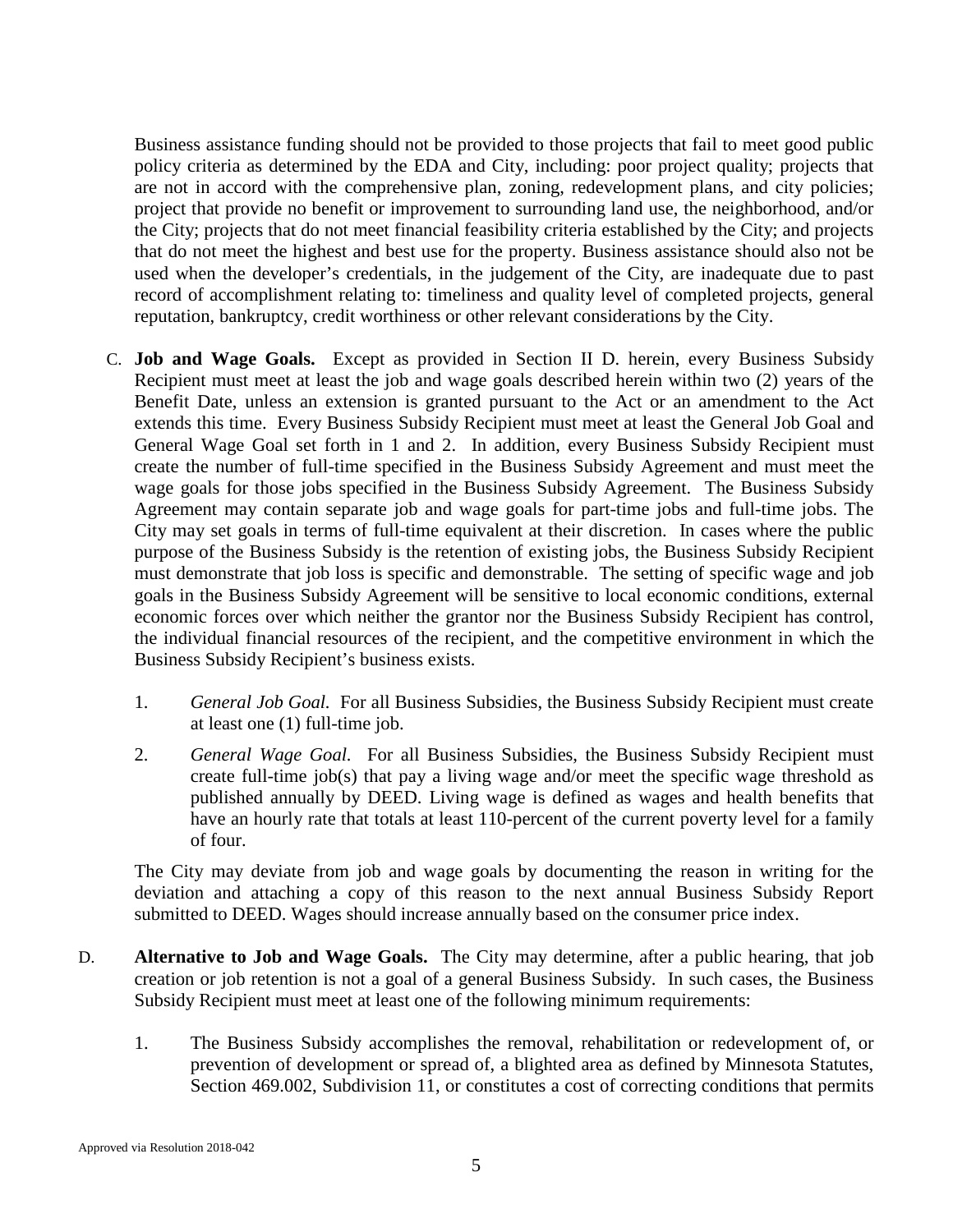designation of a redevelopment district or renewal and renovation district under Minnesota Statutes, Section 469.174 to 469.179; or

- 2. The Business Subsidy improves public infrastructure or public facilities, including without limitation streets, sewers, storm sewers, streets, parks, recreational facilities, and other City facilities; or
- 3. The Business Subsidy removes physical impediments to development of land, including without limitation poor soils, bedrock conditions, steep slopes, or similar geotechnical problems; or

The above requirements must be expressed as specific, measurable and tangible goals in each Business Subsidy Agreement. The job and wage goals that would otherwise be required may be set at zero.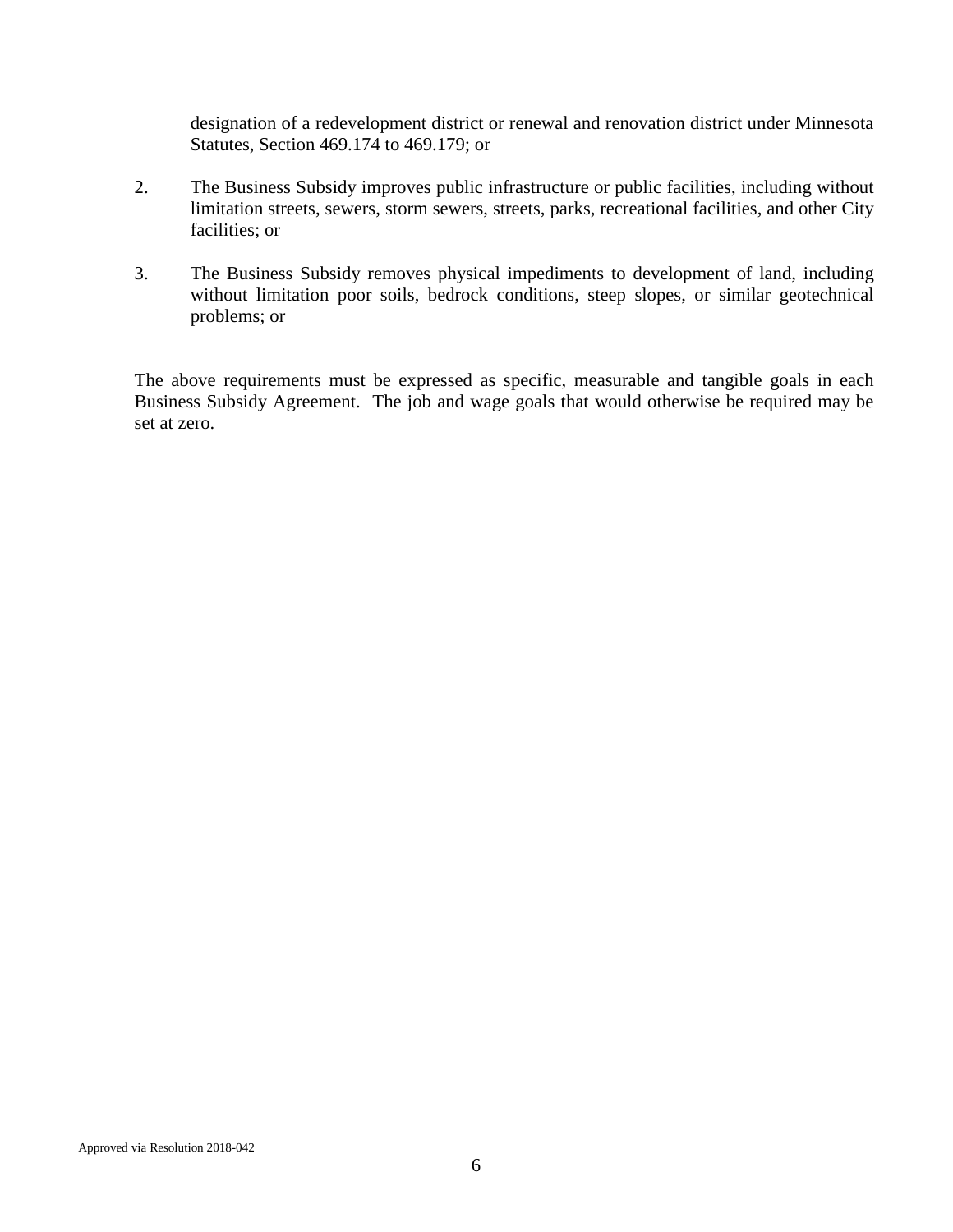CITY OF FARIBAULT 208 1st Avenue NW • Faribault, MN 55021 • Phone (507) 334-0100 • [www.ci.faribault.mn.us](http://www.ci.faribault.mn.us/) communitydevelopment@ci.faribault.mn.us

## **APPLICATION FOR BUSINESS SUBSIDY AND BUSINESS FINANCING**

| <b>Applicant Information</b> |                                                                                                                                                                                                                                |  |  |  |
|------------------------------|--------------------------------------------------------------------------------------------------------------------------------------------------------------------------------------------------------------------------------|--|--|--|
|                              | 1. Applicant Name: (Name should be the officially registered name of the business entity.)                                                                                                                                     |  |  |  |
|                              |                                                                                                                                                                                                                                |  |  |  |
|                              | Address: Andreas Address: Address: Address: Address: Address: Address: Address: Address: Address: Address: Address: Address: Address: Address: Address: Address: Address: Address: Address: Address: Address: Address: Address |  |  |  |
| Telephone:                   | Email Address: Email Address:                                                                                                                                                                                                  |  |  |  |
|                              | 2. Name of Person Completing the application:                                                                                                                                                                                  |  |  |  |
|                              |                                                                                                                                                                                                                                |  |  |  |
| Telephone:                   | Email Address: Email Address:                                                                                                                                                                                                  |  |  |  |
| project:                     | 3. Names and Addresses of Attorney, Architect, Engineer, and General Contractor for this                                                                                                                                       |  |  |  |
| Telephone:                   | Email Address: Email Andress:                                                                                                                                                                                                  |  |  |  |
|                              |                                                                                                                                                                                                                                |  |  |  |
|                              | Telephone: Email Address: Email Address:                                                                                                                                                                                       |  |  |  |
|                              |                                                                                                                                                                                                                                |  |  |  |
|                              |                                                                                                                                                                                                                                |  |  |  |
|                              | Telephone: Email Address: Email Address:                                                                                                                                                                                       |  |  |  |
|                              |                                                                                                                                                                                                                                |  |  |  |
|                              |                                                                                                                                                                                                                                |  |  |  |
|                              |                                                                                                                                                                                                                                |  |  |  |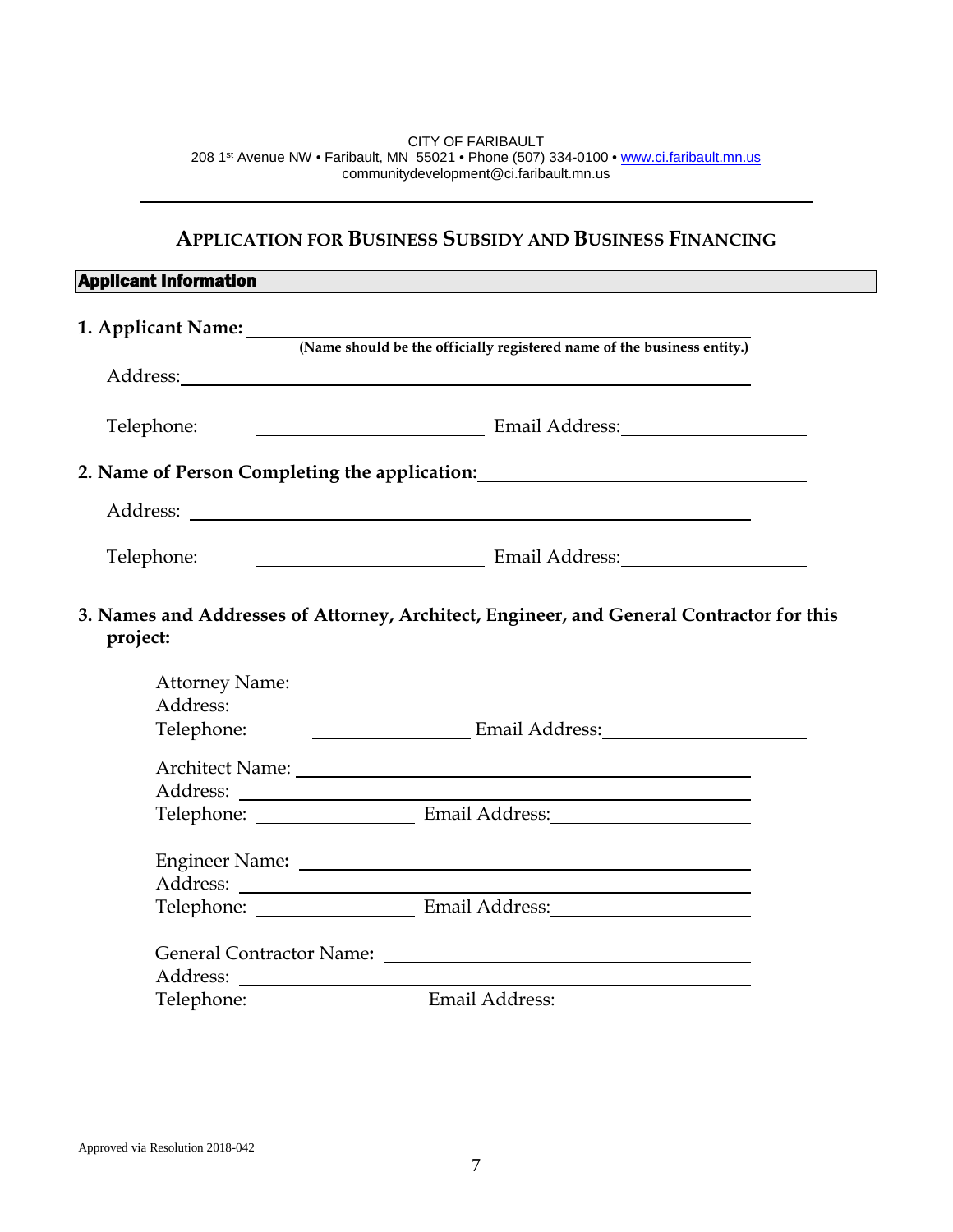- **4. If the applicant is a corporation, please name officers, directors, or stockholders holding more that 5% of the stock of the corporation. If the corporation is not formed, provide as much information as possible concerning potential officers, directors, or stockholders:**
- **4a. If the applicant is a general partnership, name of the general partners and if a limited partnership, state the general partners and limited partners with more than 5% interest in the limited partnership. If the partnership is not formed, provide as much information as possible concerning potential officers, directors or stockholders.**

**4b. Has the applicant ever been in bankruptcy? If yes, please describe the circumstances.** 

l

Yes (please Explain): <u> 1980 - Johann Barn, fransk politik (f. 1980)</u> No:

**4c. Has the applicant ever been convicted of a felony? Is yes, please describe the circumstances.** 

| Yes (please Explain): _ |  |  |  |
|-------------------------|--|--|--|
|                         |  |  |  |
|                         |  |  |  |
|                         |  |  |  |

No:

## **4d. Has the applicant ever defaulted on any bond or mortgage commitment?**

Yes (please Explain): No: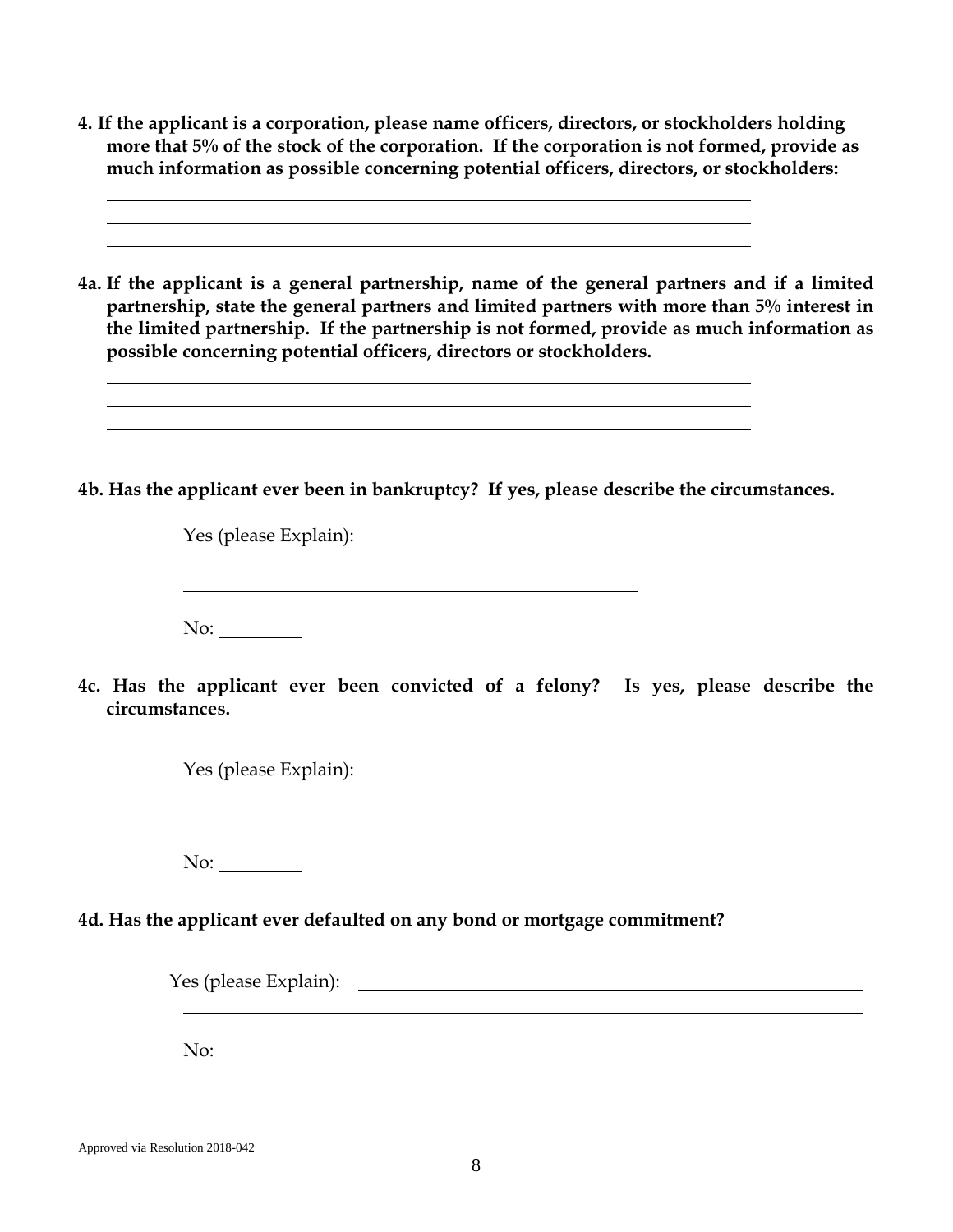## Project Information

| 5. PID#'s, legal description, address, and size of project site:                                                                                                                                                                                                                                                                                                                                     |  |  |
|------------------------------------------------------------------------------------------------------------------------------------------------------------------------------------------------------------------------------------------------------------------------------------------------------------------------------------------------------------------------------------------------------|--|--|
|                                                                                                                                                                                                                                                                                                                                                                                                      |  |  |
|                                                                                                                                                                                                                                                                                                                                                                                                      |  |  |
|                                                                                                                                                                                                                                                                                                                                                                                                      |  |  |
|                                                                                                                                                                                                                                                                                                                                                                                                      |  |  |
|                                                                                                                                                                                                                                                                                                                                                                                                      |  |  |
|                                                                                                                                                                                                                                                                                                                                                                                                      |  |  |
|                                                                                                                                                                                                                                                                                                                                                                                                      |  |  |
| 7. Do you have current control of the site:                                                                                                                                                                                                                                                                                                                                                          |  |  |
| Yes: $\_\_\_\_\_\_\_\_\$ No:<br>$\mathcal{L}=\frac{1}{2} \sum_{i=1}^{n} \frac{1}{2} \sum_{j=1}^{n} \frac{1}{2} \sum_{j=1}^{n} \frac{1}{2} \sum_{j=1}^{n} \frac{1}{2} \sum_{j=1}^{n} \frac{1}{2} \sum_{j=1}^{n} \frac{1}{2} \sum_{j=1}^{n} \frac{1}{2} \sum_{j=1}^{n} \frac{1}{2} \sum_{j=1}^{n} \frac{1}{2} \sum_{j=1}^{n} \frac{1}{2} \sum_{j=1}^{n} \frac{1}{2} \sum_{j=1}^{n} \frac{1}{2} \sum_{$ |  |  |
| 8. Project description.                                                                                                                                                                                                                                                                                                                                                                              |  |  |
|                                                                                                                                                                                                                                                                                                                                                                                                      |  |  |
|                                                                                                                                                                                                                                                                                                                                                                                                      |  |  |
| 9. If property is to be subdivided or replatted, please describe.                                                                                                                                                                                                                                                                                                                                    |  |  |
|                                                                                                                                                                                                                                                                                                                                                                                                      |  |  |
|                                                                                                                                                                                                                                                                                                                                                                                                      |  |  |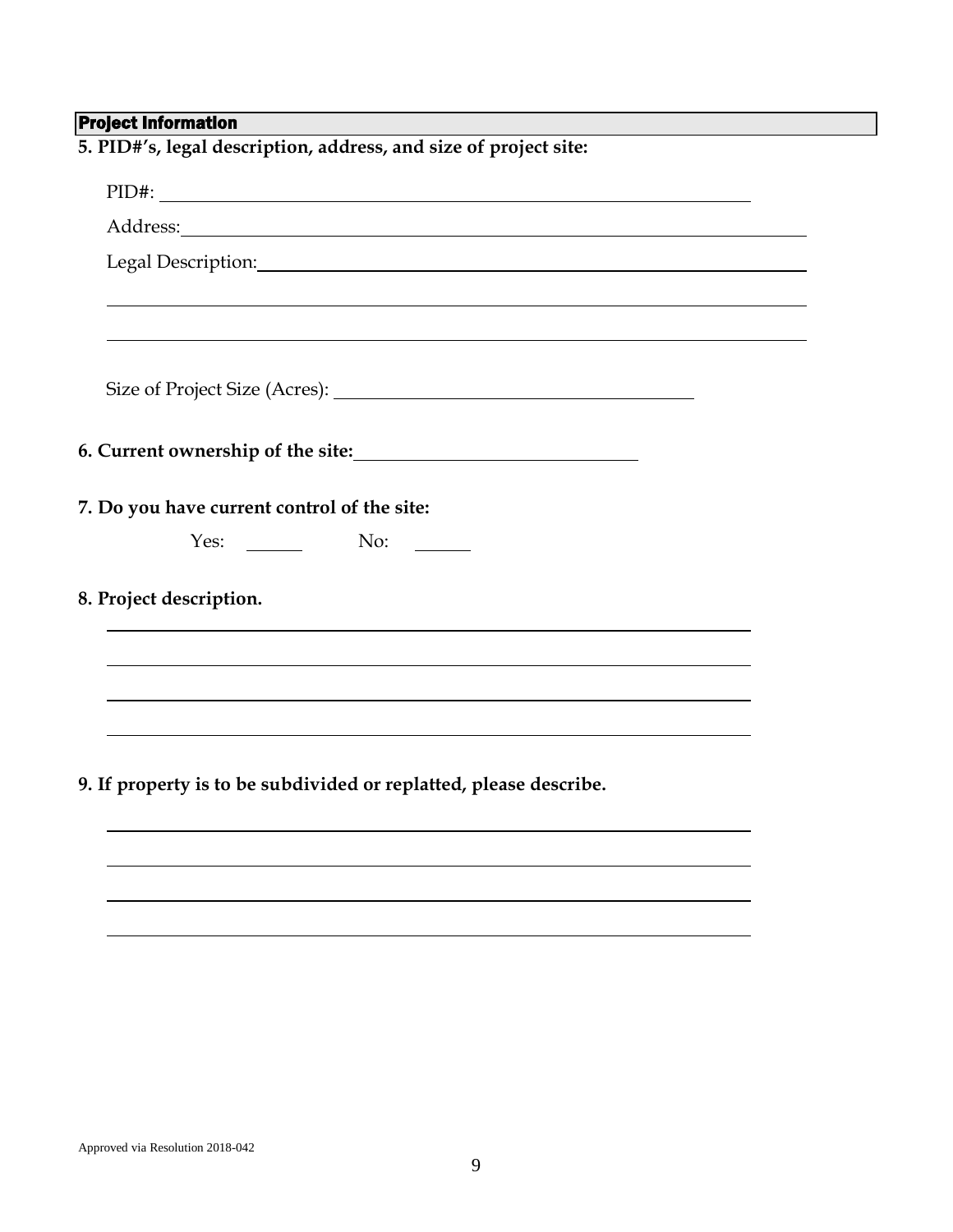## **10. Estimated project costs: (Please enclose detailed sources and uses and 15-year operating**  *Pro Forma***).**

| Land Acquisition:                 | $\frac{1}{2}$                                           |
|-----------------------------------|---------------------------------------------------------|
| Environmental/Soil Corrections:   |                                                         |
| Surveys:                          |                                                         |
| Public Improvements:              |                                                         |
| Site Development:                 |                                                         |
| Demolition:                       |                                                         |
| Building(s):                      |                                                         |
| Shell (if applicable)             | <u> 1989 - Johann Stoff, Amerikaansk politiker (</u>    |
|                                   |                                                         |
| FF&E:                             |                                                         |
| Architectural & Engineering Fees: | <u> 1989 - Johann Barn, mars ann an t-Amhair an t-A</u> |
| Legal Fees/Other Consulting Fees: |                                                         |
| <b>Financing Costs:</b>           |                                                         |
| <b>Construction Interest:</b>     |                                                         |
| Title Insurance:                  |                                                         |
| Mortgage Registration:            |                                                         |
| Bank/Borrower Legal:              |                                                         |
| Recording/Closing:                |                                                         |
| <b>Construction Loan Fees:</b>    |                                                         |
| SAC/WAC:                          |                                                         |
| Park Dedication:                  |                                                         |
| Appraisal:                        |                                                         |
| Taxes:                            |                                                         |
| Contingencies (construction):     |                                                         |
| Contingencies (soft):             |                                                         |
|                                   |                                                         |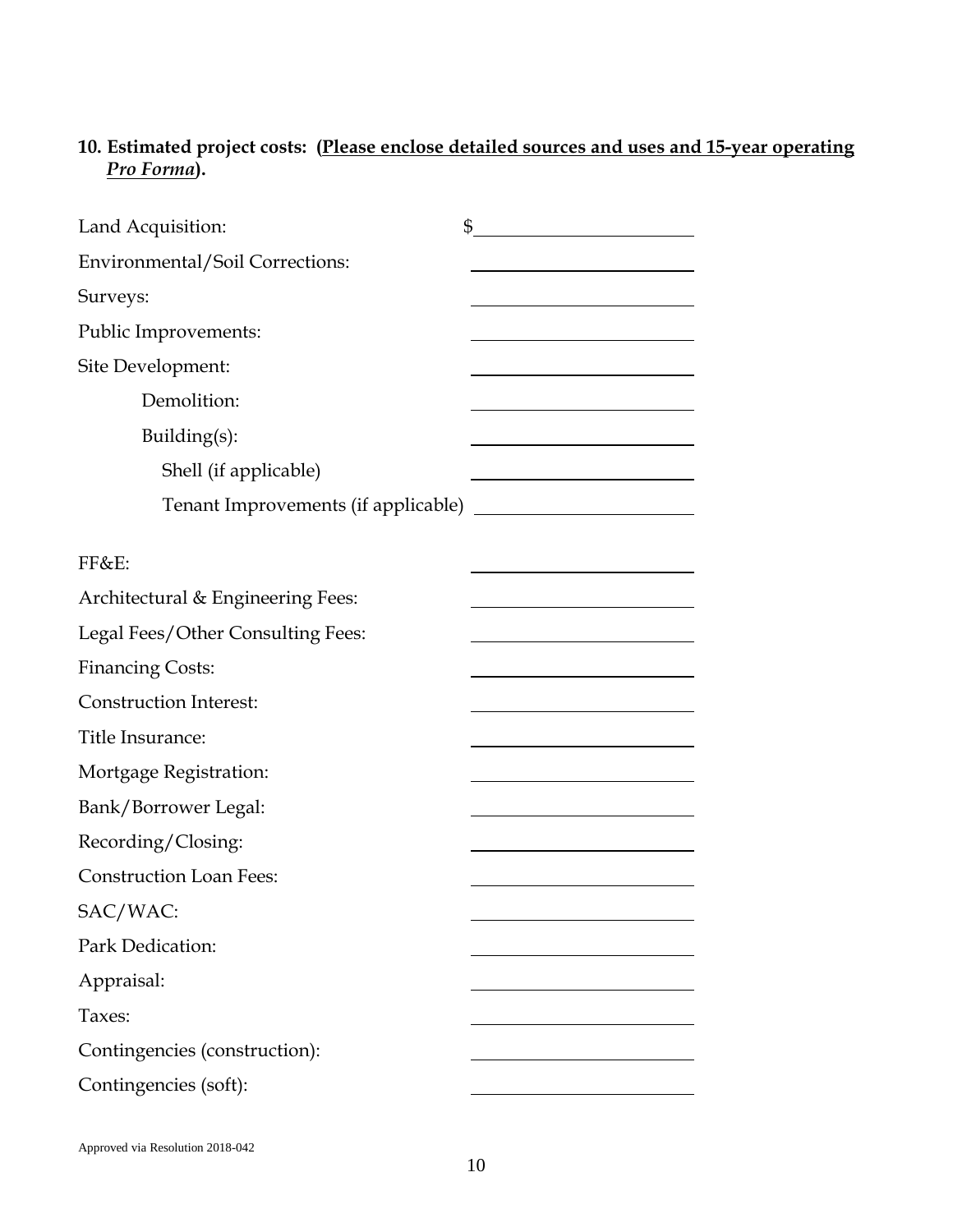Other:

|                                                                | <b>TOTAL</b> | $\sim$                                                                                                               |  |
|----------------------------------------------------------------|--------------|----------------------------------------------------------------------------------------------------------------------|--|
| 11. Source of Financing                                        |              |                                                                                                                      |  |
| Equity:                                                        |              | $\frac{1}{2}$                                                                                                        |  |
| <b>Bank Financing:</b>                                         |              |                                                                                                                      |  |
|                                                                |              |                                                                                                                      |  |
| Other governmental loans/grants:                               |              |                                                                                                                      |  |
| Deferred Developer Fees:                                       |              | <u> 1989 - Johann Stoff, Amerikaansk politiker (</u>                                                                 |  |
| Other:                                                         |              |                                                                                                                      |  |
|                                                                | <b>TOTAL</b> | $\sim$                                                                                                               |  |
|                                                                |              |                                                                                                                      |  |
| Terms of Financing (years):                                    |              |                                                                                                                      |  |
| Rate of Financing:                                             |              |                                                                                                                      |  |
| Cap Rate:                                                      |              |                                                                                                                      |  |
|                                                                |              |                                                                                                                      |  |
| <b>Project Construction Schedule:</b>                          |              |                                                                                                                      |  |
| <b>Construction Start Date:</b>                                |              | <u> 1980 - Johann Barn, mars ann an t-Amhain Aonaich an t-Aonaich an t-Aonaich ann an t-Aonaich ann an t-Aonaich</u> |  |
| <b>Construction Completion Date:</b>                           |              | <u> 1989 - Johann Barbara, martxa alemaniar a</u>                                                                    |  |
| If Phased Project:                                             |              |                                                                                                                      |  |
|                                                                |              |                                                                                                                      |  |
|                                                                |              |                                                                                                                      |  |
| 12. Total Estimated Market Value of Project upon completion \$ |              |                                                                                                                      |  |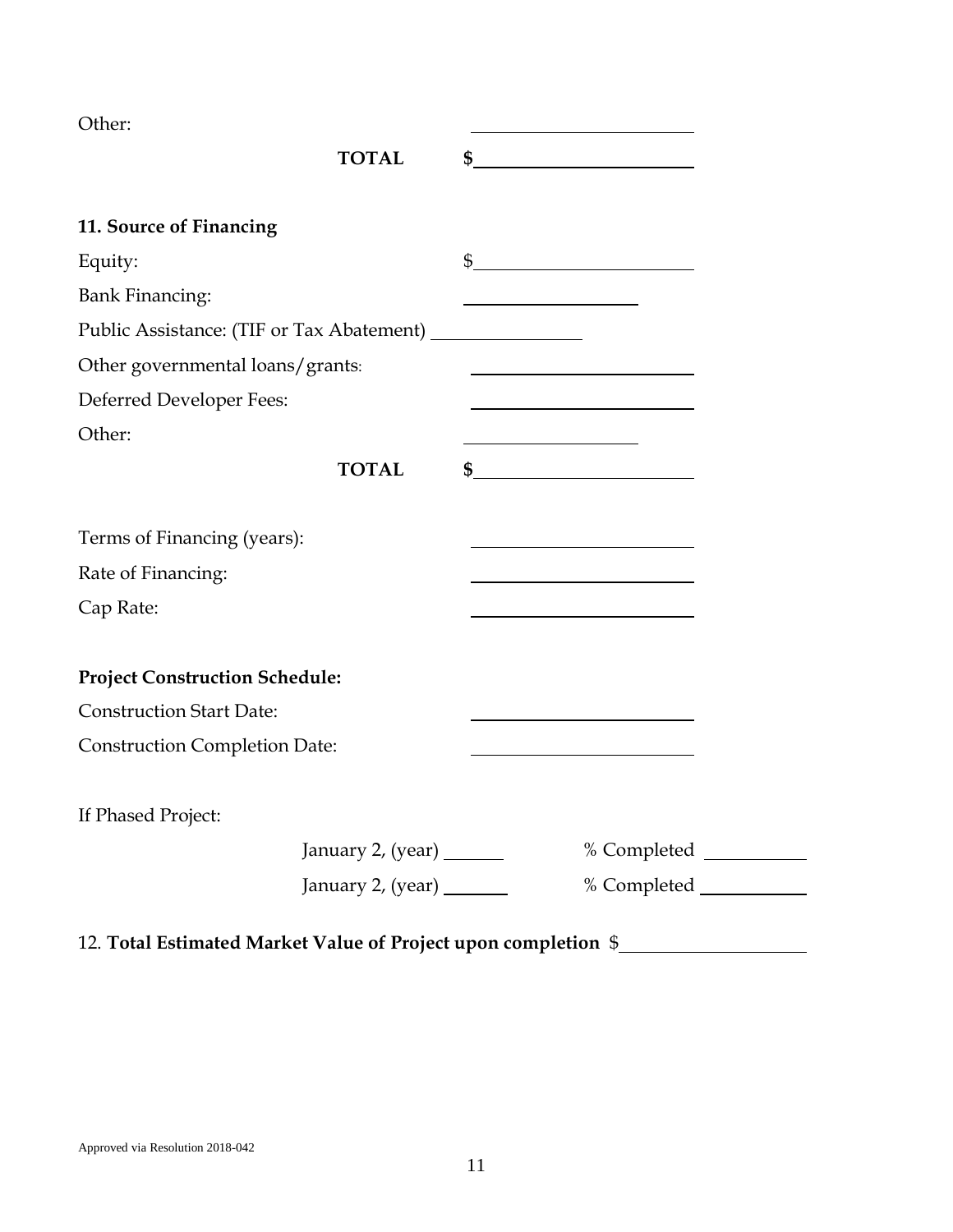**13. Please indicate whether the project meets one or more of Faribault's Economic Growth Goals as identified in Section II. B of the City's Business Subsidy Policy (identify desired qualification and state reason):**

**14. Will any public official of the City, either directly or indirectly, benefit from the issuance of public assistance within the meaning of Minnesota Statutes, Section 412.311 or 471.87? If yes, please explain the circumstances.**

 $No:$ Yes (please explain):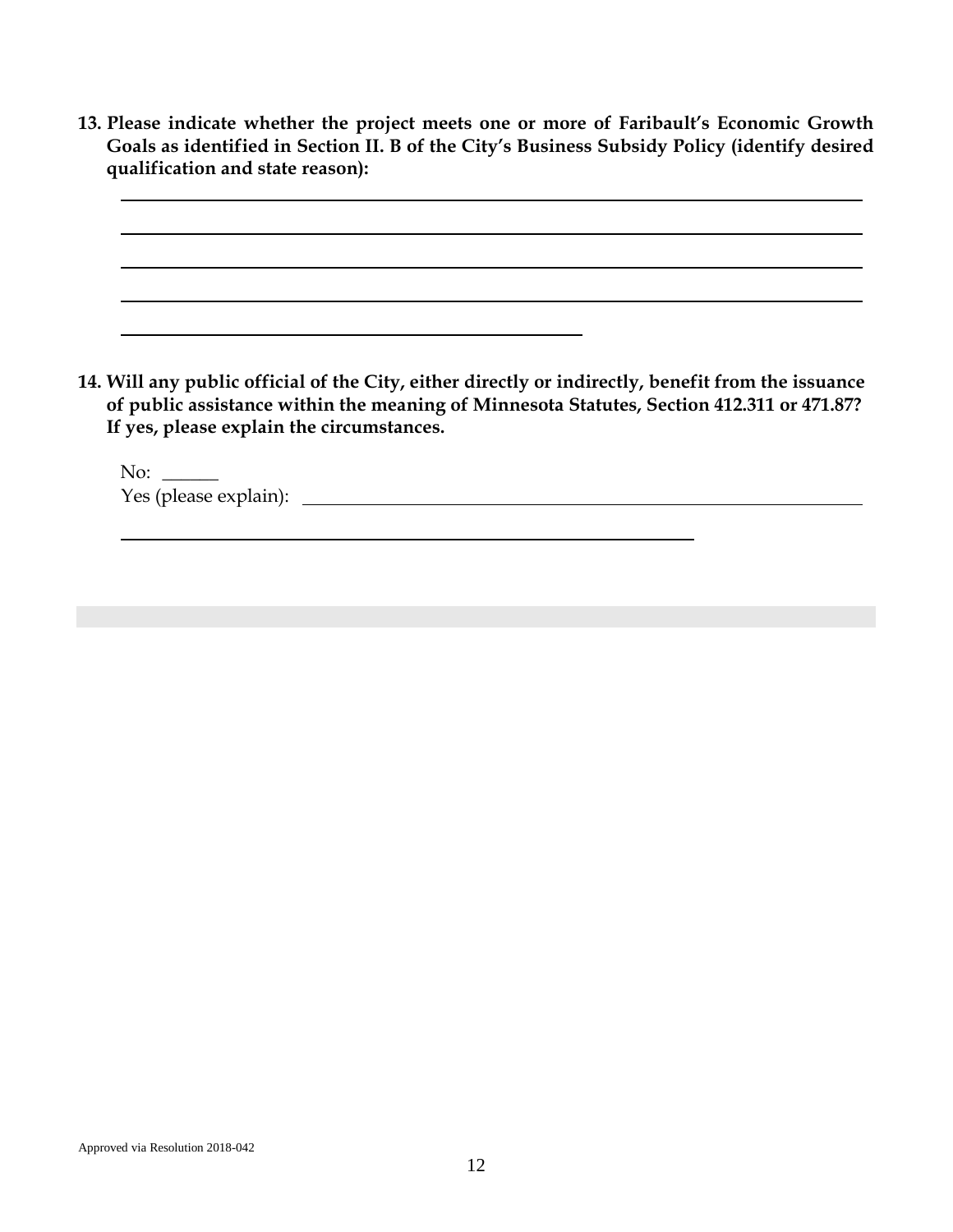#### Public Assistance Request

**15. Amount of public assistance requested and desired term.**

Amount: Term (years):

16. **Describe the purpose for which public assistance (TIF, Tax Abatement, etc.) is required.**

**17. Please submit an itemized list of project costs for which public assistance is being requested.**

**18. State specific reasons why, "but for" the use of public assistance, this project would not be possible.** 

#### Application Process

**19. The following documents must accompany the Application:**

- A. A detailed sources & uses statement and 15-year project *Pro Forma*
- B. Preliminary Financial Commitment from lending institution.
- C. Financial statements.
- D. Parcel Map depicting the proposed redevelopment area
- E. Site plans and floors plans (as available)
- F. Significant additional information may be requested at any time by the City/EDA/HRA and may be in addition to the materials outlined in this application. The Applicant shall be required to submit all information as requested by the City/EDA/HRA.